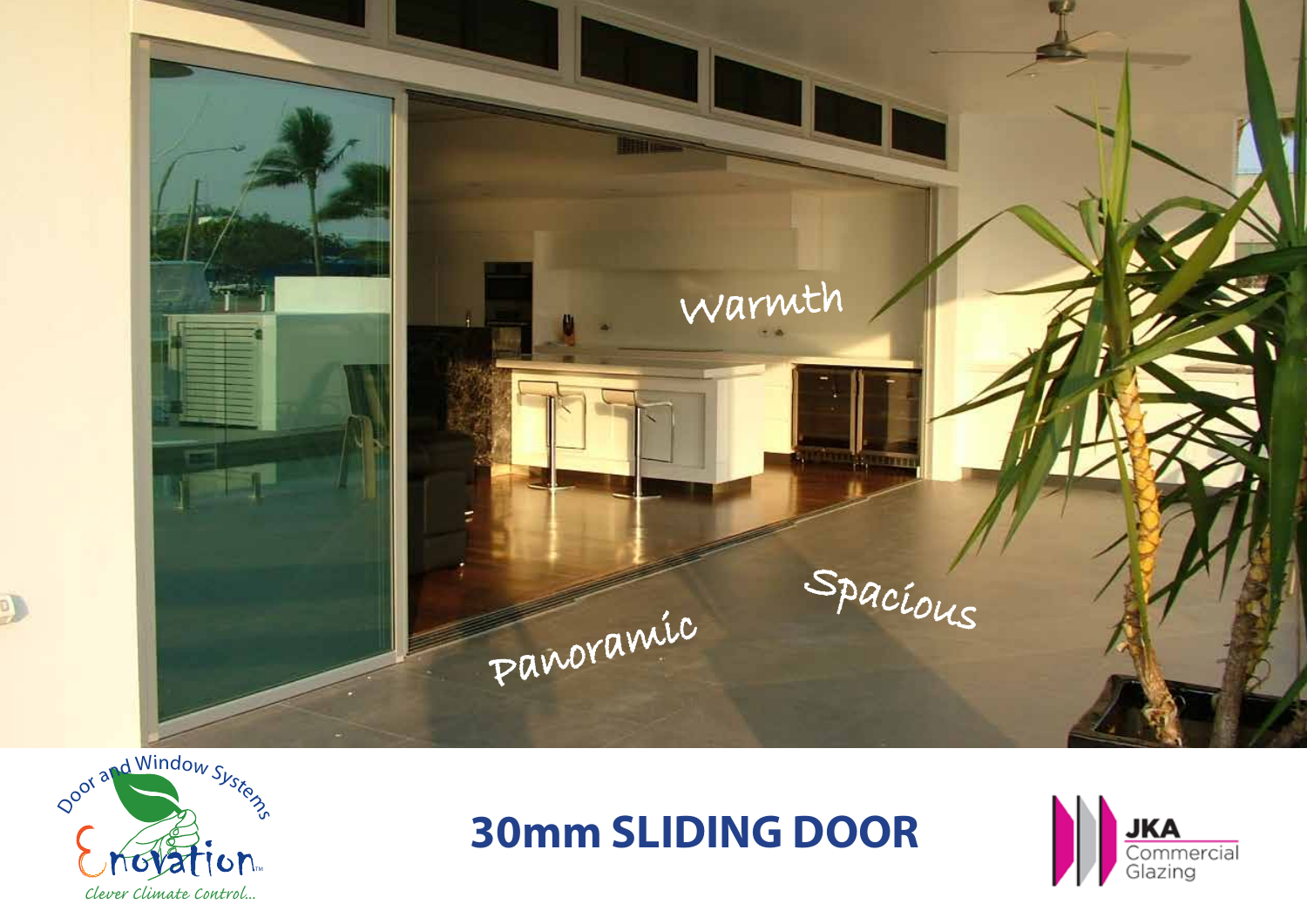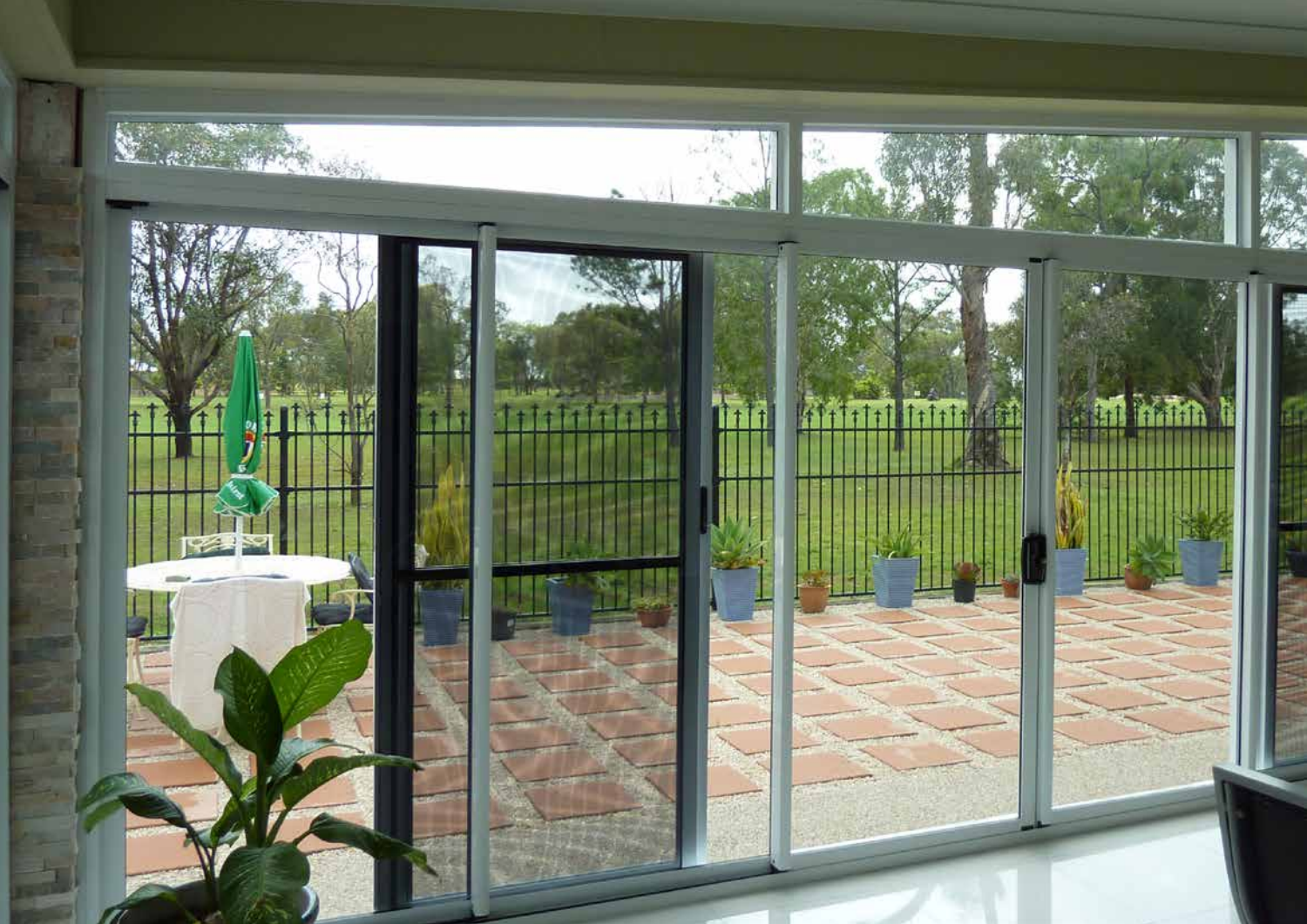

## **Choice:**

**The ENOVATION Sliding Door range gives you choices, be it the choice to connect with the outside world, or choose to keep the elements out, utilizing the unique EZI–SEAL Technology.** 

**Suitable for projects including, Private Residential, High Rise Apartments, Commercial, Restaurants and more.**

**The ENOVATION Sliding Door allows you to create openings up to 12.0m wide by 2750 high or even 90 degree corner units of 6.0m each way.** 

**You can really connect with the outside and expand the size of your living space by sliding open all the moveable panels. Even if you wish to close up the doors when the weather turns nasty, you can still enjoy the panoramic views on offer, safe and warm behind the strength and security that the ENOVATION Sliding Door provides.**

**Low profile high performance sill with clean lined European aesthetics.** 

## **Performance:**

**When water, air, noise and thermal insulation qualities are paramount, the ENOVATION Sliding Door provides the performance you need.** 

**Numerous framing options allow for high wind load performance.**

**Our Ezi Seal Corner Technology allowing the continuous unbroken seals to meet both horizontally and vertically creating a complete seal for better weather sealing and noise reduction performance.** 

**Tested at an independant approved NATA facility, the results proved the Hi-performance features of this Enovative Sliding Door System outperforms other Systems on the market.**